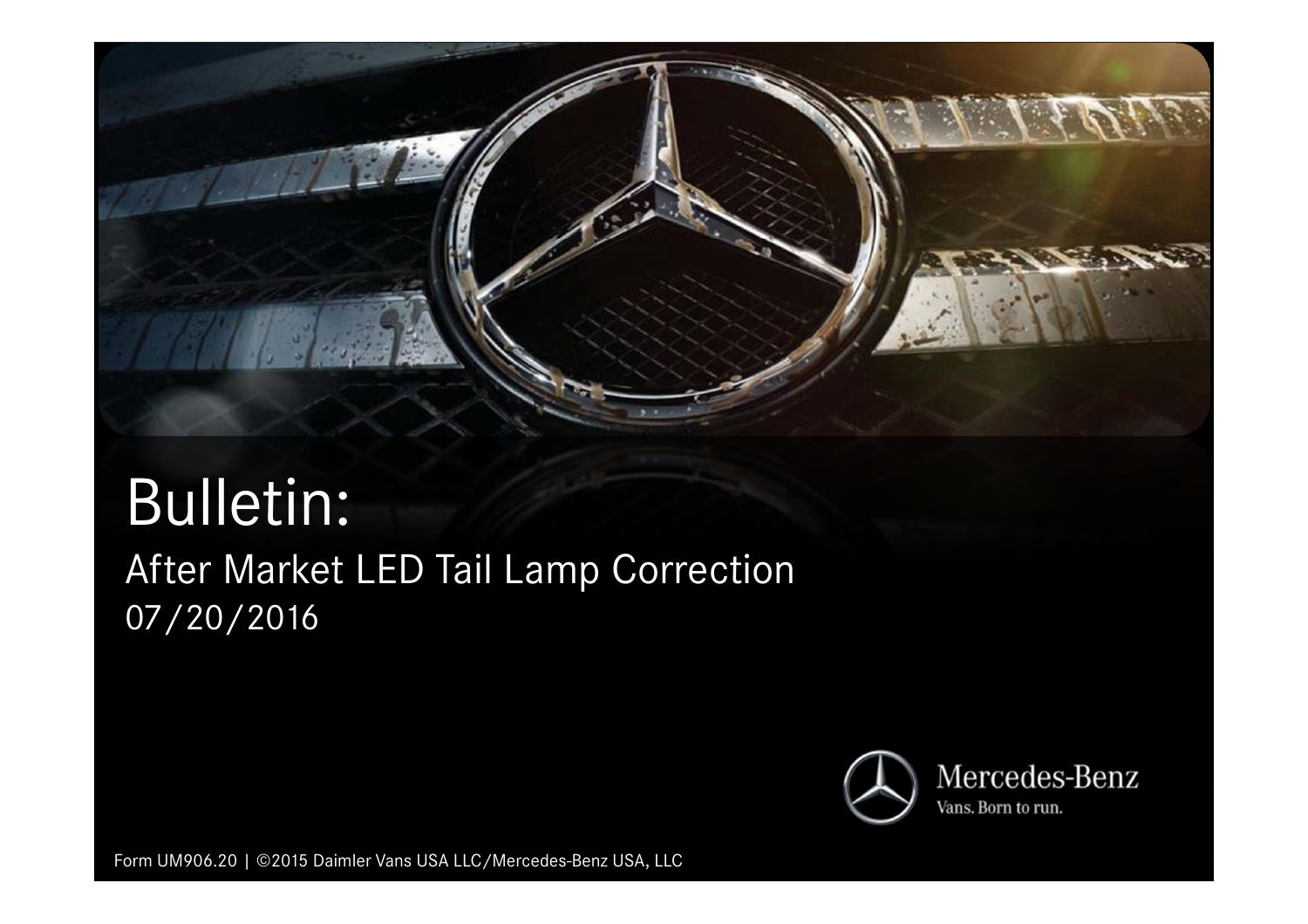## **NOTICE:**

The specifications, descriptions, information, and recommendations contained in this bulletin are believed to be accurate as of July 26, 2016.

Upfitter Management Vans reserves the right to modify or append this document without prior notification.

This bulletin is not intended as a work instruction, but as a guideline for upfitters to provide technical information necessary to retrofit or modify Mercedes-Benz Sprinters & Freightliner Sprinters (906).

Prior to making any modification to or installing any equipment in or on a Mercedes-Benz Sprinter & Freightliner Sprinter, please consult with Upfitter Management Vans for additional and updated information, and read the Body & Equipment Guidelines for Sprinter Model Series 906.

## Upfitter Management Vans Contacts:

For information or upfitter inquiries please submit a request via our website:www.upfitterportal.com